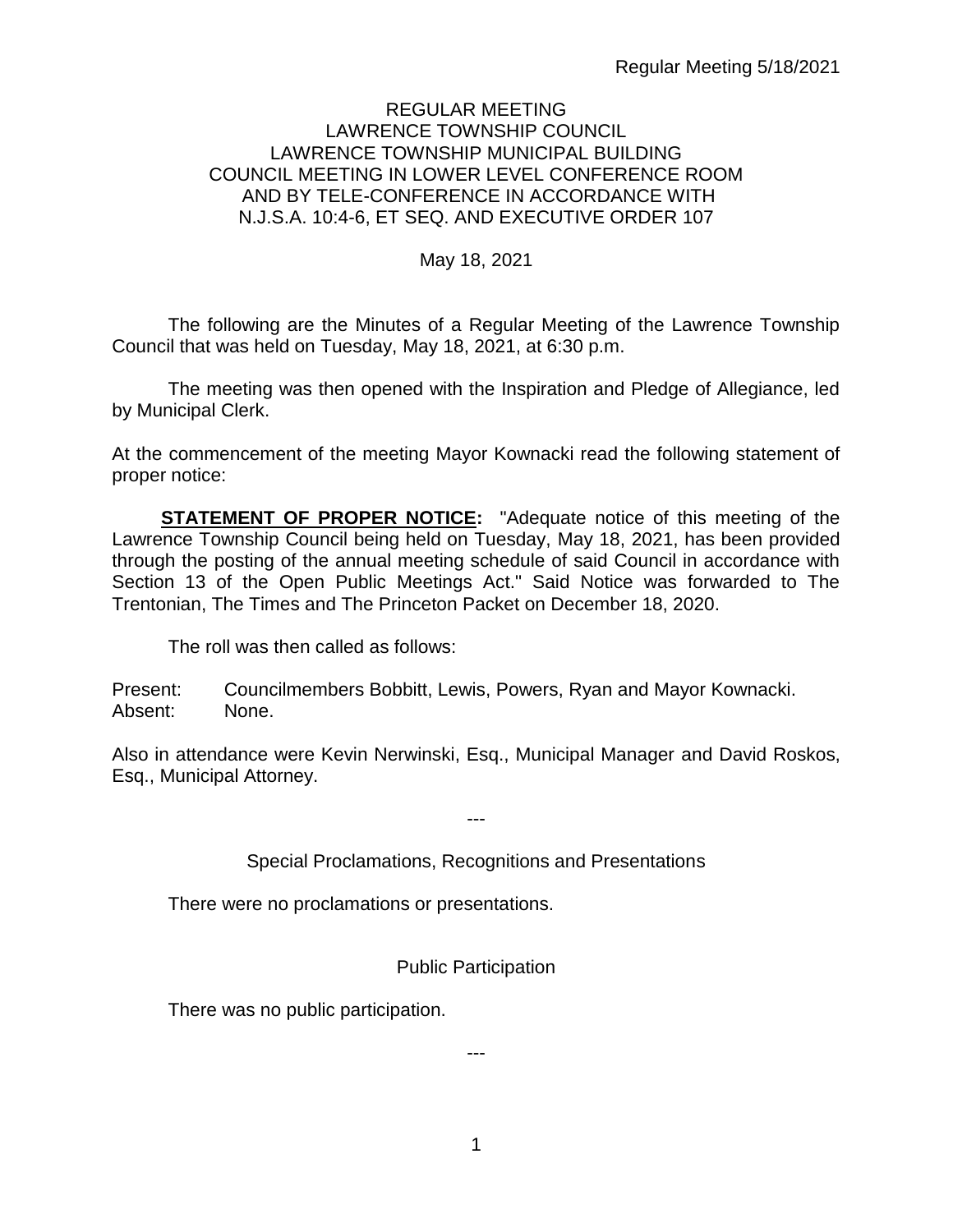### Review and Revisions of Agenda

There was no review or revisions of the agenda.

---

### Adoption of Minutes

On a motion by Ms. Lewis, seconded by Mr. Powers, the Minutes of Regular Meeting of February 16, 2021 were approved without corrections on the following roll call vote:

Same was carried on the following roll call vote:

Ayes: Councilmembers Bobbitt, Lewis, Powers, Ryan and Mayor Kownacki. Absent: None. Abstain: None.

# Awarding or Rejecting of Bids

---

On a motion by Ms. Lewis, seconded by Mr. Powers, Resolution (9-A), Authorizing Awarding of Bid for Veterans' Park Site Lighting Improvements, was presented for adoption.

# Resolution No. 173–21

WHEREAS, on Tuesday, May 4, 2021 bids were received and publicly opened for the project known as **Bid No. 21-05 – Veteran's Park Site Lighting Improvements**; and

WHEREAS, six (6) bids were received and reviewed by the appropriate Township Officials; and

WHEREAS, the lowest responsible bidder was Kane Communications, LLC, who submitted a bid in the amount of \$109,295.00, and

WHEREAS, in accordance with N.J.A.C. 5:50-14, a Certificate of Availability of Funds has been provided and the accounts to be charged are;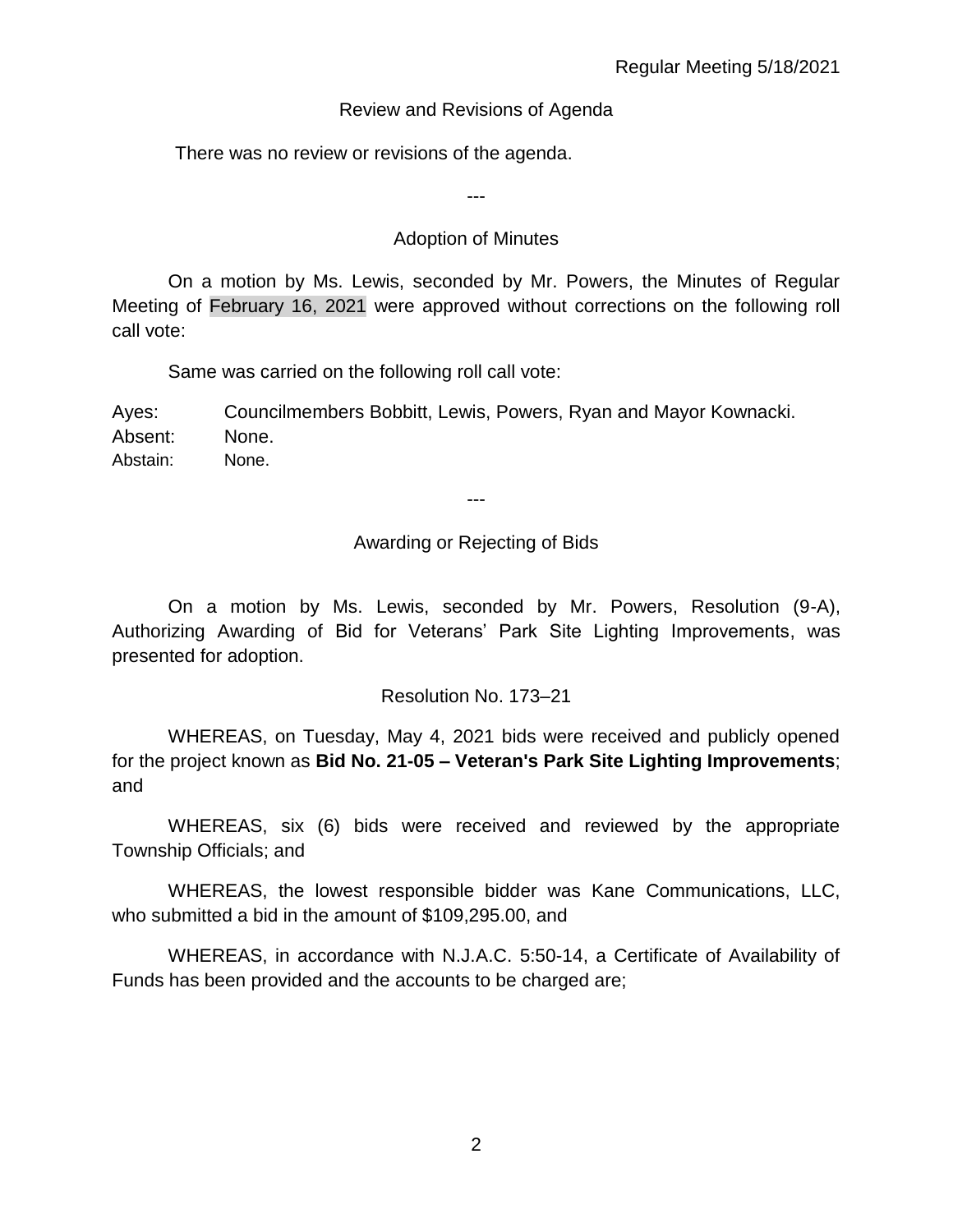| Acct.           | Ord. No. | Name                                                 | Amount       |
|-----------------|----------|------------------------------------------------------|--------------|
| C-04-55-474-227 | 2361-20  | <b>Recreation Township Wide Park</b><br>Improvements | \$105,519.32 |
| C-04-55-454-296 | 2328-19  | Veteran's Park & village Park Parking<br>Lots        | \$3,775.68   |

NOW, THEREFORE, BE IT RESOLVED by the Township Council of the Township of Lawrence, County of Mercer, State of New Jersey, that pursuant to the recommendations of the Municipal Engineer, the Mayor and Municipal Clerk are hereby authorized to execute a contract with Kane Communications, LLC, 572 Whitehead Road, Suite #201, Trenton NJ 08619 in the amount of \$109,295.00; and

BE IT FURTHER RESOLVED that the Municipal Manager is hereby authorized to draft the necessary agreement, subject to the approval of the Municipal Attorney as to form and content thereof.

Same was carried on the following roll call vote:

Ayes: Councilmembers Bobbitt, Lewis, Powers, Ryan and Mayor Kownacki. Absent: None. Abstain: None.

Introduction of Ordinances

---

Mayor Kownacki read by title, an ordinance entitled, "ORDINANCE AUTHORIZING THE PRIVATE SALE OF CERTAIN LANDS OF THE TOWNSHIP OF LAWRENCE, COUNTY OF MERCER, NOT NEEDED FOR PUBLIC USE"

Mr. Nerwinski advised that the Ordinance authorizes the private sale of land owned by the Township situated on Lawn Park Avenue (Block #1304, Lot 3 and 7). Lot 3 is assessed at \$375 and Lot 7 is assessed at \$750. The lots were offered for sale last year as part of a program to eliminate land that is Township-owned that serves no useful purpose to the Township. There were no successful or interested buyers at that time; however, they have been approached by adjacent lot owners for acquisition of the two parcels. The parcels are not buildable they are just going to be added on to what the purchasers already have so it is appropriate that they move forward with the sale.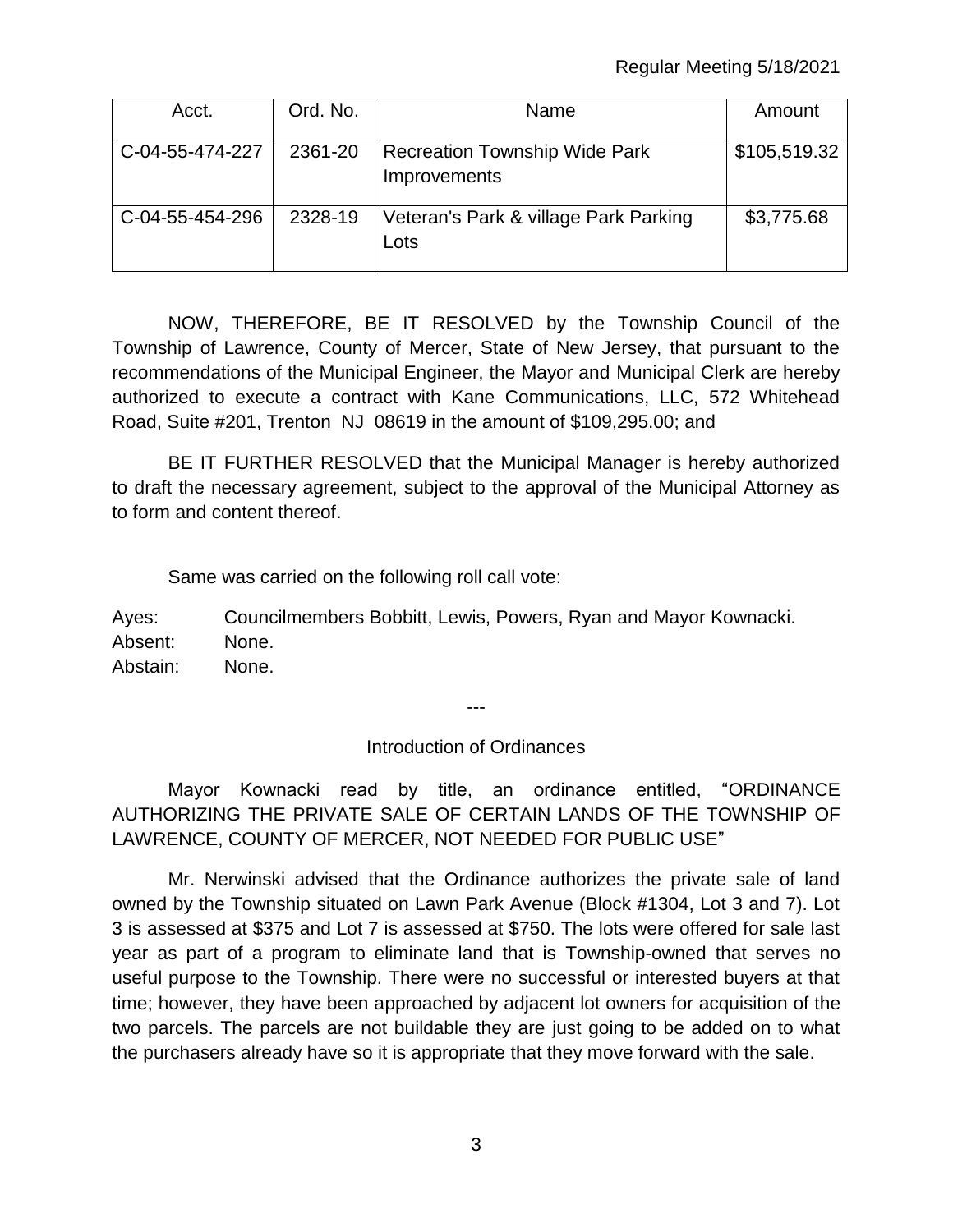The Ordinance No. 2396-21 was approved on the following roll call vote:

| COUNCIL               | <b>AYE</b>               | <b>NAY</b> | <b>PRESENT</b> | <b>ABSENT</b> | <b>ABSTAIN</b> | <b>MOVE</b> | <b>SECOND</b> |
|-----------------------|--------------------------|------------|----------------|---------------|----------------|-------------|---------------|
| Mr. Bobbitt           |                          |            |                |               |                |             |               |
| Ms. Lewis             |                          |            |                |               |                |             |               |
| <b>Mr. Powers</b>     |                          |            |                |               |                |             |               |
| Mr. Rvan              |                          |            |                |               |                |             |               |
| <b>Mavor Kownacki</b> | $\overline{\phantom{a}}$ |            |                |               |                |             |               |

Mayor Kownacki read by title, an ordinance entitled, "AN ORDINANCE AMENDING ORDINANCE NO 2388-21 ESTABLISHING PROVISIONS GOVERNING SPECIAL DUTY ASSIGNMENTS FOR POLICE OFFICERS"

 $\sim\sim\sim$ 

Mr. Nerwinski advised that the Ordinance is just a bit of a house keeping of an ordinance that was recently passed regarding special duty assignments. It eliminates a paragraph within the ordinance with regard to emergency needs for police services.

The Ordinance No. 2397-21 was approved on the following roll call vote:

| <b>COUNCIL</b>     | <b>AYE</b> | <b>NAY</b> | <b>PRESENT</b> | <b>ABSENT</b> | <b>ABSTAIN</b> | <b>MOVE</b>  | <b>SECOND</b> |
|--------------------|------------|------------|----------------|---------------|----------------|--------------|---------------|
| <b>Mr. Bobbitt</b> |            |            |                |               |                |              |               |
| Ms. Lewis          |            |            |                |               |                | $\mathbf{v}$ |               |
| <b>Mr. Powers</b>  | ,,,        |            |                |               |                |              |               |
| Mr. Ryan           | ~          |            |                |               |                |              |               |
| Mavor Kownacki     | ~          |            |                |               |                |              |               |

Adoption of Ordinances

---

Mayor Kownacki read by title, an ordinance entitled, "AN ORDINANCE AMENDING ORDINANCE NO. 2247-16 ESTABLISHING RATES FOR SEWER SERVICE"

Ordinance No. 2393-21

#### AN ORDINANCE AMENDING ORDINANCE NOS. 2120-12, 2002-09, 1660-01, 1976-08 AND 1876-06 ESTABLISHING RATES FOR SEWER SERVICE

BE IT ORDAINED by the Township Council of the Township of Lawrence, County of Mercer, State of New Jersey that Section 20-1A of the Lawrence Township Administrative Code entitled 'Sewers and Sewage Disposal' is hereby amended as follows:

Section 20-1A Sewer Connection – Schedule of Rates for Sewer Services

A. Fixed Charge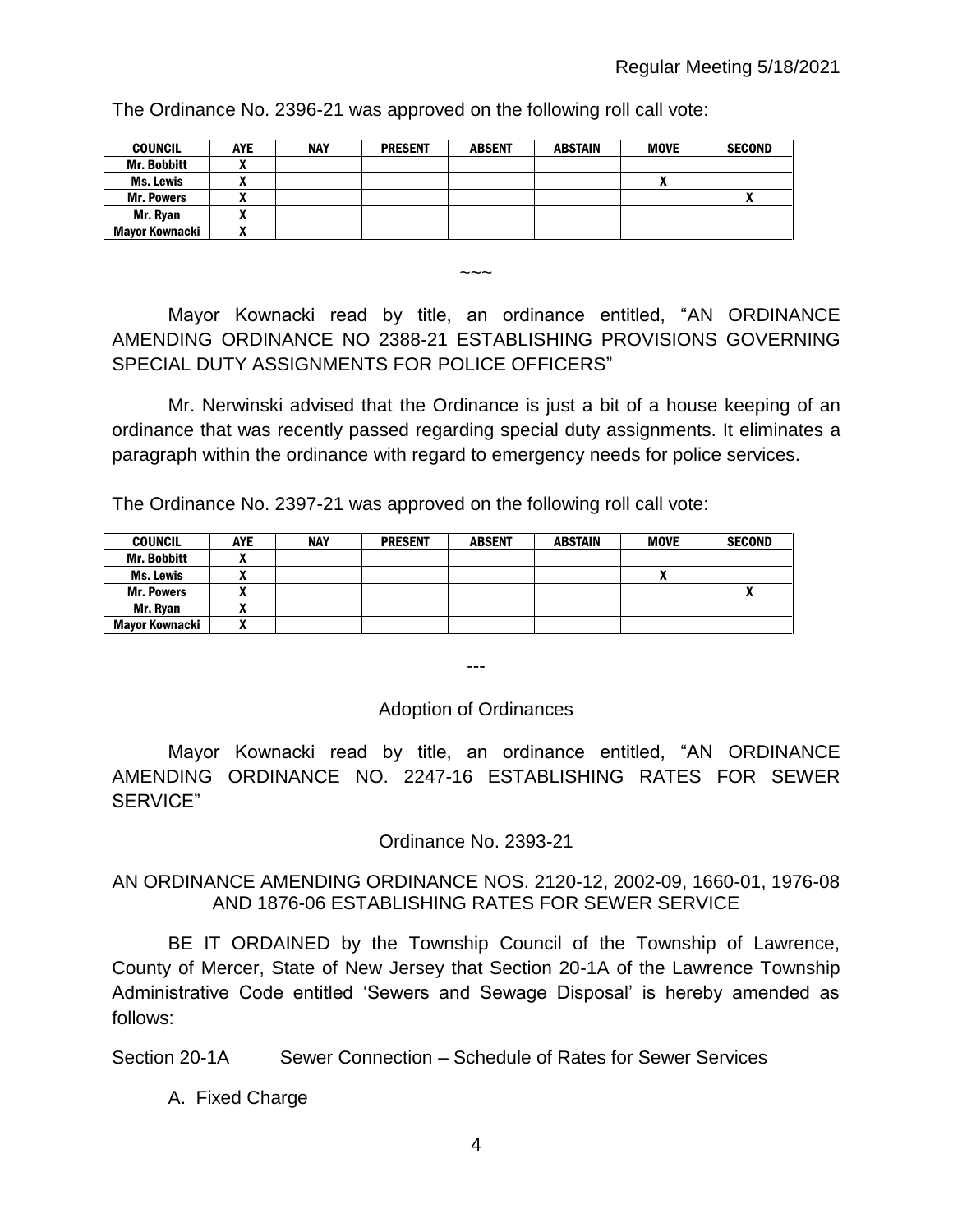- 1. Single family residential, multi-family residential, hotel/motel, and commercial. There will be a charge of [\$43.00] \$55.00 annually for each residence (including individual apartments in apartment complexes) and each individual non-residential unit.
- B. Fees Attributable to Operation and Maintenance Charges
	- 1. All users shall be subject to an additional fee attributable to Operation and Maintenance charges of \$4.80 per cubic feet of water...
- D. Rate Charges for Unmetered Premises
	- 1. Charges for residential sewer service for premises without metered sewer or water connections shall be based on an estimated annual water consumption of fourteen thousand two hundred (14,200) cubic feet. Applying the Operation and Maintenance charges of \$4.80...
		- a. Each unmetered residential use \$681.60
		- b. Each residential use shall be charged the fee for Debt Service, Billing and Administration [\$43.00] \$55.00.
	- 2. Charges for sewer service for hotels and motels without metered sewer or water connections shall be based on an estimated annual water consumption of six thousand four hundred and fifty (6,450) cubic feet. Applying the Operation and Maintenance charges of \$4.80 per hundred...
		- a. Each unmetered room \$309.60
		- b. Each room shall be charged the fee for Debt S Service, Billing and Administration [\$43.00] \$55.00.
	- 3. Charges for sewer service for all other uses without metered sewer or water connections shall be based on an estimated annual water consumption of fourteen thousand two hundred (14,200) cubic feet for up to ten fixtures. Each additional fixture shall be estimated at one thousand four hundred and twenty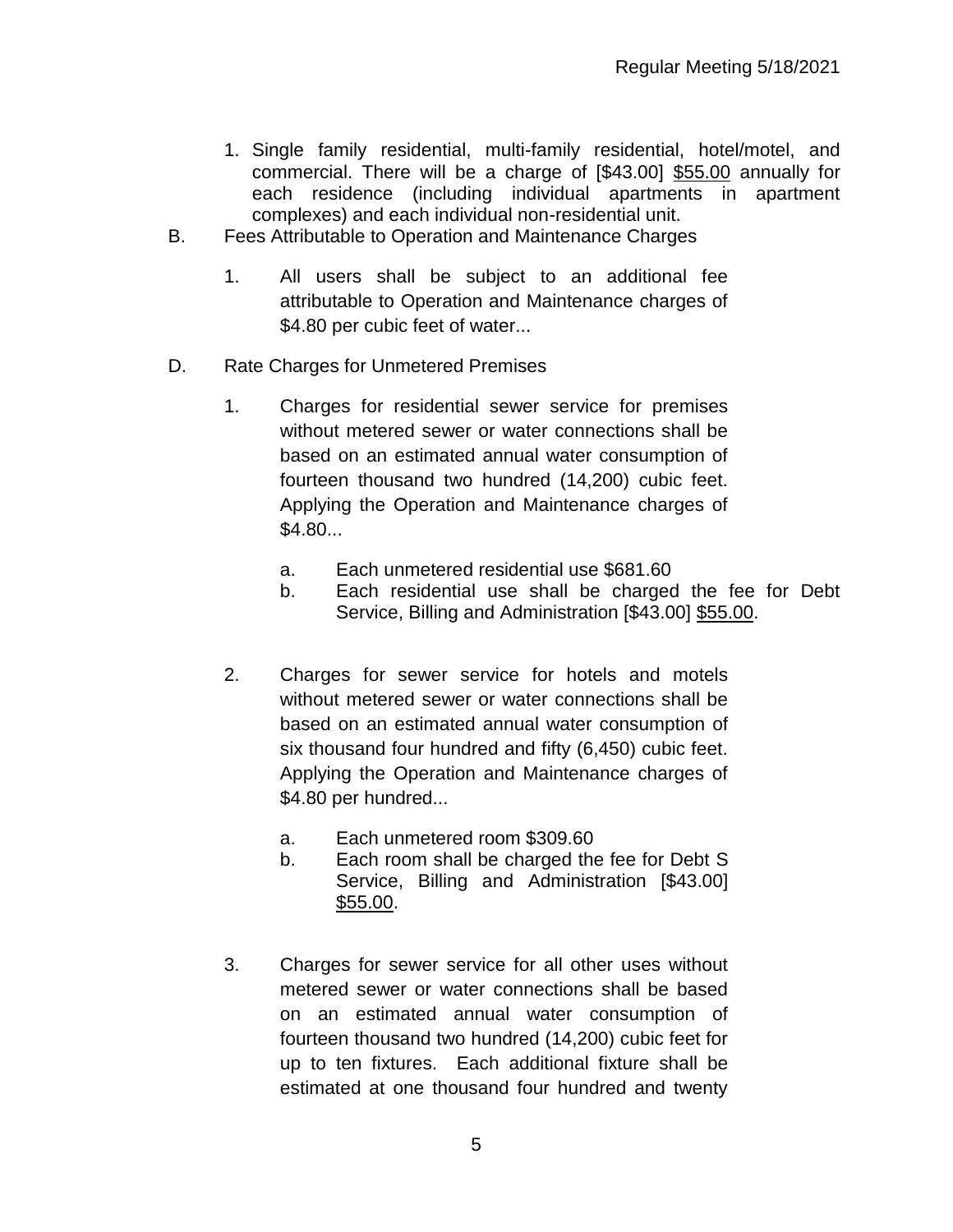(1,420) cubic feet. Applying the Operation and Maintenance charges of \$4.80 per hundred...

- a. Each use up to ten fixtures \$681.60
- b. Each additional fixture] \$68.16
- c. Each use shall be charged the fee for Debit Service, Billing and Administration [\$43.00] \$55.00.

Deletions are in brackets [ ]

Additions are underlined \_\_\_

The Ordinance was adopted after the public hearing thereon, on the following roll call vote:

| <b>COUNCIL</b>     | <b>AYE</b> | <b>NAY</b> | <b>PRESENT</b> | <b>ABSENT</b> | <b>ABSTAIN</b> | <b>MOVE</b>  | <b>SECOND</b> |
|--------------------|------------|------------|----------------|---------------|----------------|--------------|---------------|
| <b>Mr. Bobbitt</b> | ,,         |            |                |               |                |              |               |
| <b>Ms. Lewis</b>   | ,,,        |            |                |               |                | $\mathbf{r}$ |               |
| <b>Mr. Powers</b>  |            |            |                |               |                |              |               |
| Mr. Rvan           |            |            |                |               |                |              |               |
| Mayor Kownacki     | n          |            |                |               |                |              |               |

Mayor Kownacki read by title, an ordinance entitled, "BOND ORDINANCE PROVIDING FOR VARIOUS ROAD IMPROVEMENTS IN AND BY THE TOWNSHIP OF LAWRENCE IN THE COUNTY OF THE MERCER, NEW JERSEY, APPROPRIATING \$2,597,550, INCLUDING ANY TRANSPORTATION TRUST GRANT FUNDING TO BE USED TO OFFSET BONDS OR NOTES OR NOTES, AND AUTHORIZING THE ISSUANCE OF \$1,836,000 BONDS OR NOTES TO FINANCE PART OF THE COST THEREOF"

 $\sim\sim\sim$ 

Ordinance No. 2394-21

#### BOND ORDINANCE PROVIDING FOR VARIOUS ROAD IMPROVEMENTS IN AND BY THE TOWNSHIP OF LAWRENCE IN THE COUNTY OF MERCER, NEW JERSEY, APPROPRIATING \$2,597,550, INCLUDING ANY TRANSPORTATION TRUST GRANT FUNDING TO BE USED TO OFFSET BONDS OR NOTES, AND AUTHORIZING THE ISSUANCE OF \$1,836,000 BONDS OR NOTES TO FINANCE PART OF THE COST THEREOF

**BE IT ORDAINED** by the Township Council of the Township of Lawrence in the County of Mercer, State of New Jersey (not less than two-thirds of all members thereof affirmatively concurring) as follows: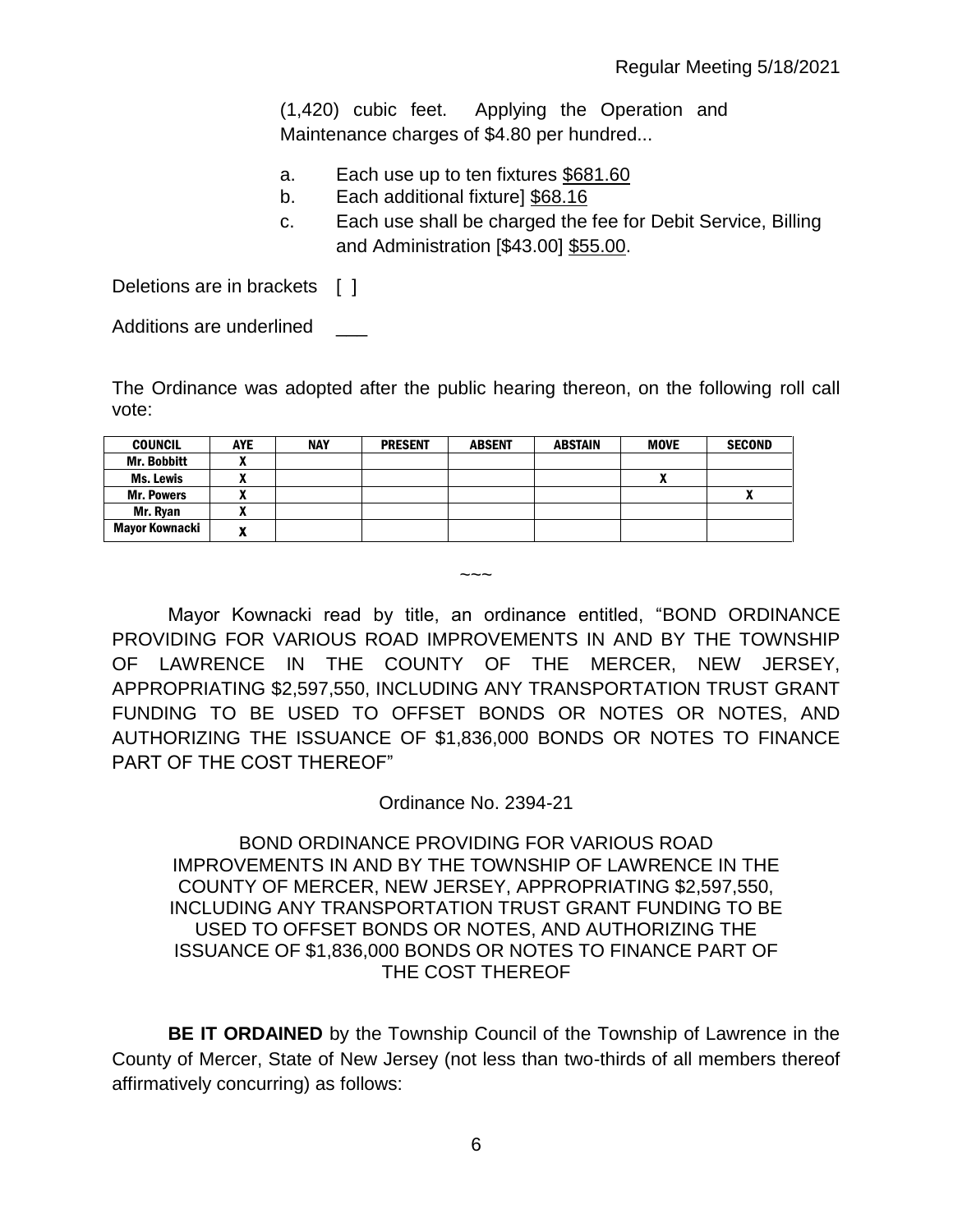**Section 1.** The improvement described in Section 2 of this bond ordinance is hereby authorized to be undertaken by the Township of Lawrence, in the County of Mercer, New Jersey as a general improvement. For the improvement or purpose described in Section 2, there is hereby appropriated the sum of \$2,597,550 including the sum of \$761,550 as the down payment required by the Local Bond Law. The down payment is now available by virtue of provision for down payment or for capital improvement purposes in one or more previously adopted budgets.

**Section 2.** In order to finance the cost of the improvement or purpose not covered by application of the down payment, negotiable bonds are hereby authorized to be issued in the principal amount of \$1,836,000 pursuant to the Local Bond Law. In anticipation of the issuance of the bonds, negotiable bond anticipation notes are hereby authorized to be issued pursuant to and within the limitations prescribed by the Local Bond Law.

**Section 3.** (a) The improvement hereby authorized and the purpose for the financing of which the bonds to be issued is the improvement of roads involving: (1) Road improvement program consisting of mill and overlay: Colonial Lakeland (Mayflower, Bunker Hill, Stevens, Presidents, Lake, Cambridge, Nathan Hale, Villanova, Lakedale & Glenview Drive), Van Kirk Road and other various Townshipwide road repairs, including Road Striping and other streets identified in the Lawrence Township Road Improvement Program, maintained by Township Engineers, to the extent of available funds; (2) Concrete Improvements incidental to overlay and all work and materials therefore or incidental thereto; (3) CMAQ Signal Improvements (Princeton Pike & Fackler Road, Princeton Pike & Province Line Road); (4) Traffic Signal Improvements West Long Drive at Route 206; (5) Harney's Corner Sidewalk Extension.

(b) The estimated maximum amount of bonds or notes to be issued for the improvement or purpose is as stated in Section 2 hereof.

(c) The estimated cost of the improvement or purpose is \$2,597,550.

**Section 4.** All bond anticipation notes issued hereunder shall mature at such times as may be determined by the Chief Financial Officer, provided that no note shall mature later than one year from its date. The notes shall bear interest at such rate or rates and be in such form as may be determined by the Chief Financial Officer. The Chief Financial Officer shall determine all matters in connection with notes issued pursuant to this ordinance, and the Chief Financial Officer's signature upon the notes shall be conclusive evidence as to all such determinations. All notes issued hereunder may be renewed from time to time subject to the provisions of the Local Bond Law. The Chief Financial Officer is hereby authorized to sell part or all of the notes from time to time at public or private sale and to deliver them to the purchasers thereof upon receipt of payment of the purchase price plus accrued interest from their dates to the date of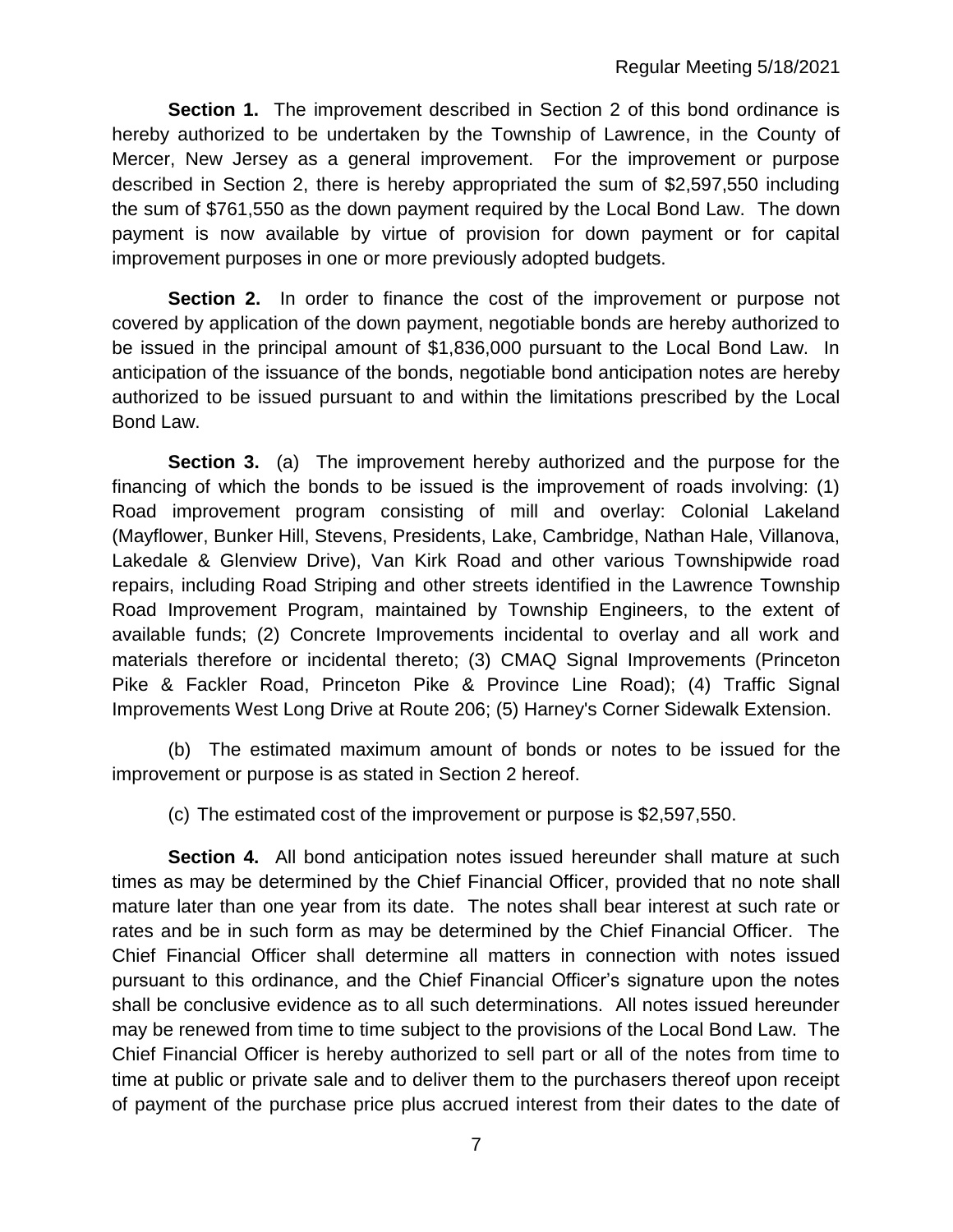delivery thereof. The Chief Financial Officer is directed to report in writing to the governing body at the meeting next succeeding the date when any sale or delivery of the notes pursuant to this ordinance is made. Such report must include the amount, the description, the interest rate and the maturity schedule of the notes sold, the price obtained and the name of the purchaser.

**Section 5.** The capital budget of the Township of Lawrence is hereby amended to conform with the provisions of this ordinance to the extent of any inconsistency herewith. The resolution in the form promulgated by the Local Finance Board showing full detail of the amended capital budget and capital program as approved by the Director of the Division of Local Government Services is on file with the Clerk and is available there for public inspection.

**Section 6.** The following additional matters are hereby determined, declared, recited and stated:

(a) The purposes described in Section 2 of this bond ordinance are not current expenses. They are all improvements that may be lawfully undertaken as general improvements, and no part of the costs thereof has been or shall be specially assessed on property specially benefited thereby.

(b) The average period of usefulness, and the reasonable life thereof, within the limitations of the Local Bond Law is 20.00 years.

(c) The Supplemental Debt Statement required by the Local Bond Law has been duly prepared and filed in the office of the Clerk, and a complete executed duplicate thereof has been filed in the office of the Director of the Division of Local Government Services in the Department of Community Affairs of the State of New Jersey. Such statement shows that the gross debt of the Township as defined in the Local Bond Law is increased by the authorization of the bonds and notes provided in this bond ordinance by \$1,836,000 and the obligations authorized herein will be within all debt limitations prescribed by the Law.

(d) An aggregate amount not exceeding \$30,000 for items of expense listed in and permitted under N.J.S.A. 40A:2-20 is included in the estimated costs indicated herein for the purpose of improvements. (Is this enough? Section 20 includes design work.)

**Section 7.** Any grant moneys received for the purposes described in Section 3 hereof shall be applied either to direct payment of the cost of the improvements or to payment of the obligations issued pursuant to this ordinance. The amount of obligations authorized but not issued hereunder shall be reduced to the extent that such funds are so used.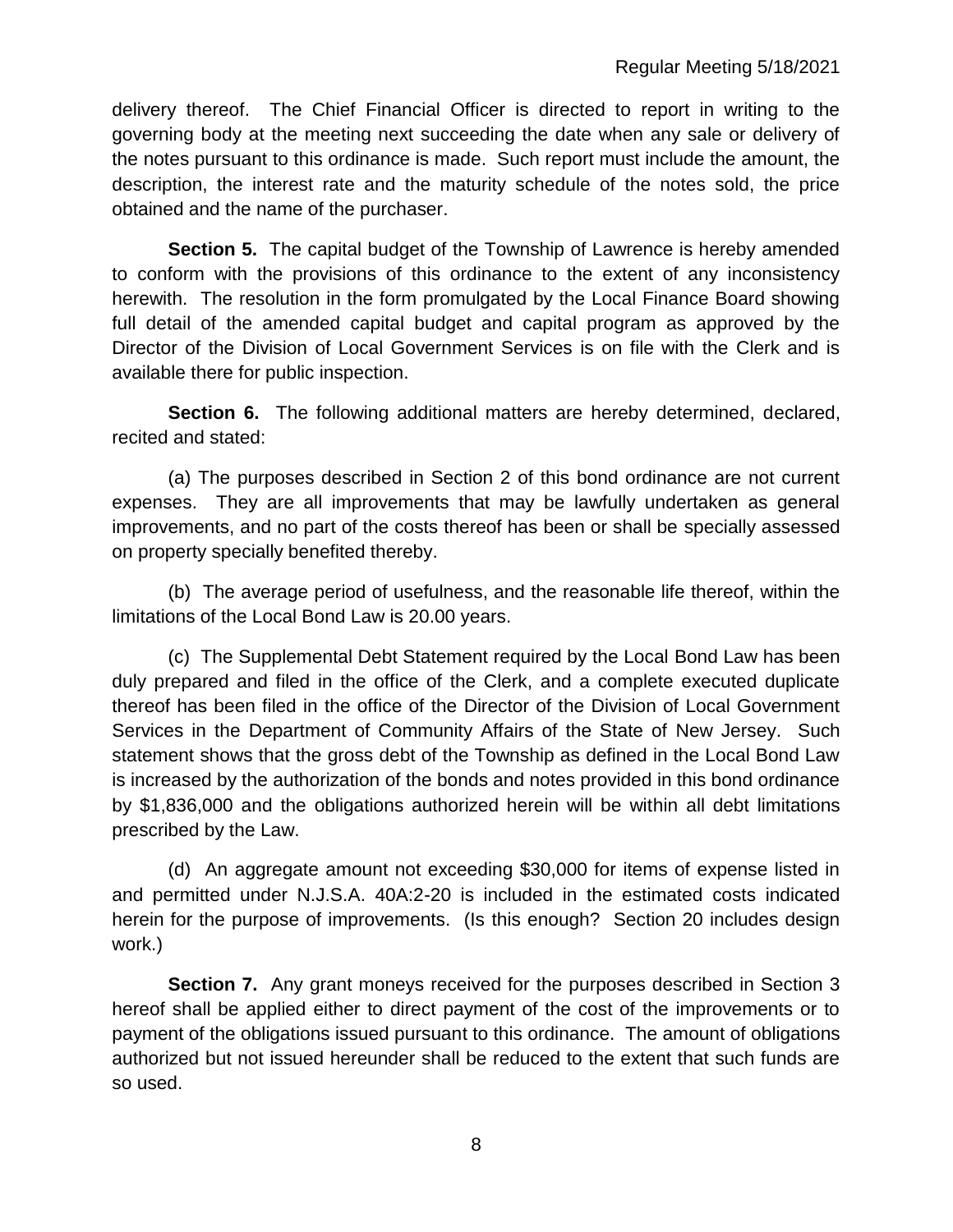**Section 8.** The Chief Financial Officer of the Township is hereby authorized to prepare and to update from time to time as necessary a financial disclosure document to be distributed in connection with the sale of obligations of the Township and to execute such disclosure document on behalf of the Township. The Chief Financial Officer is further authorized to enter into the appropriate undertaking to provide secondary market disclosure on behalf of the Township pursuant to Rule 15c2-12 of the Securities and Exchange Commission (the "Rule") for the benefit of holders and beneficial owners of obligations of the Township and to amend such undertaking from time to time in connection with any change in law, or interpretation thereof, provided such undertaking is and continues to be, the in the opinion of a nationally recognized bond counsel, consistent with the requirements of the Rule. In the event that the Township fails to comply with its undertaking, the Township shall not be liable for any monetary damages, and the remedy shall be limited to specific performance of the undertaking.

**Section 9.** The full faith and credit of the Township are hereby pledged to the punctual payment of the principal and the interest on the obligations authorized by this bond ordinance. The obligations shall be direct, unlimited obligations of the Township, and the Township shall be obligated to levy ad valorem taxes upon all the taxable real property within the Township for the payment of the obligations and the interest thereon without limitation of rate or amount.

**Section 10.** The Town hereby makes the following covenants and declarations with respect to obligations determined to be issued by the Chief Financial Officer on a tax-exempt basis. The Town hereby covenants that it will comply with any conditions subsequent imposed by the Internal Revenue Code of 1986, as amended (the "Code"), in order to preserve the exemption from taxation of interest on the obligations, including, if necessary, the requirement to rebate all net investment earnings on the gross proceeds above the yield on the obligations. The Chief Financial Officer is hereby authorized to act on behalf of the Town to deem the obligations authorized herein as bank qualified for the purposes of Section 265 of the Code, when appropriate. The Town hereby declares the intent of the Town to issue bonds or bond anticipation notes in the amount authorized in Section 2 of this bond ordinance and to use the proceeds to pay or reimburse expenditures for the costs of the purposes described in Section 3 of this bond ordinance. This Section 7 is a declaration of intent within the meaning and for purposes of Treasury Regulations §1.150-2 or any successor provisions of federal income tax law.

**Section 11.** This bond ordinance shall take effect twenty (20) days after the first publication thereof after final adoption, as provided by the Local Bond Law.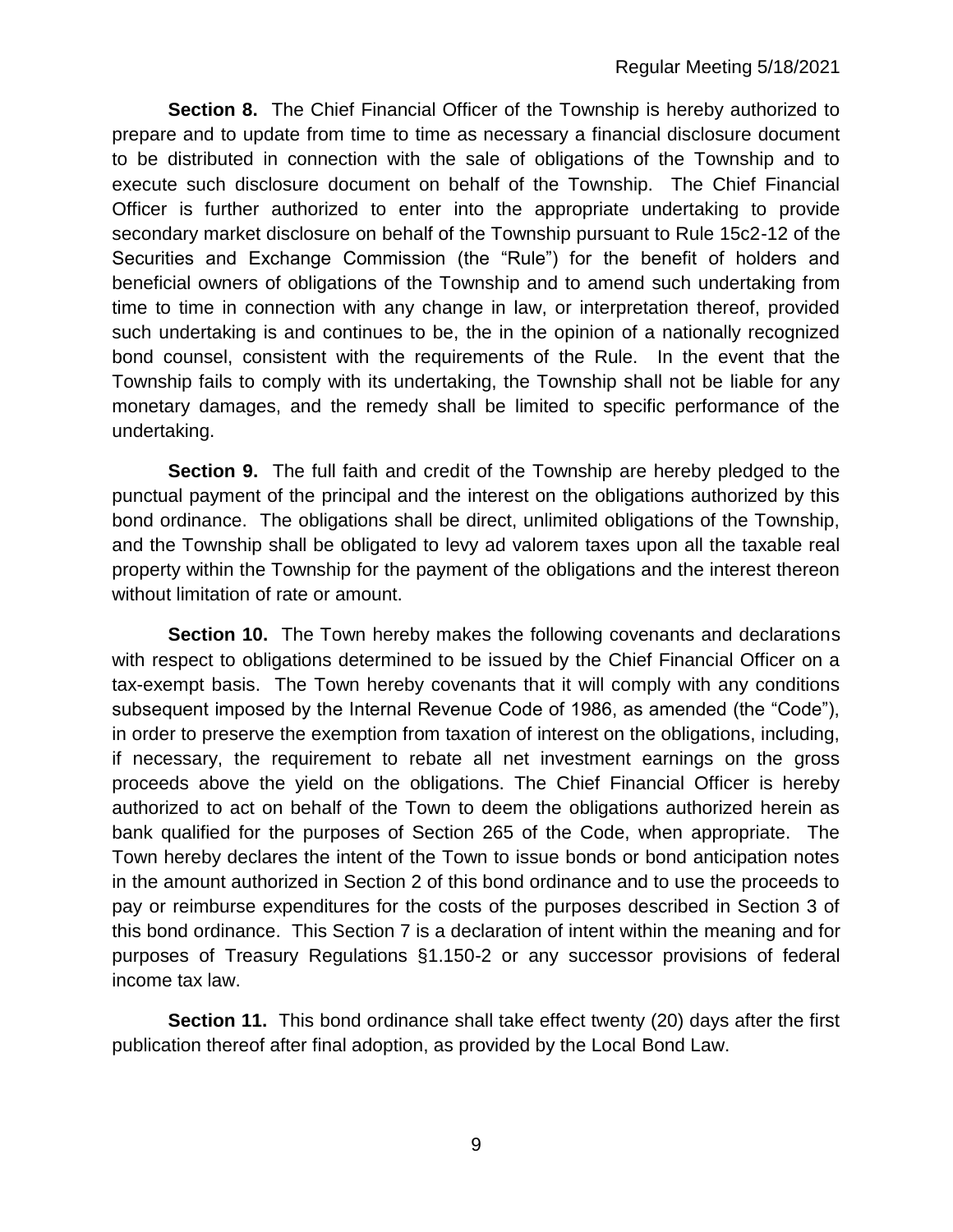The Ordinance was adopted after the public hearing thereon, on the following roll call vote:

| <b>COUNCIL</b>    | <b>AYE</b> | <b>NAY</b> | <b>PRESENT</b> | <b>ABSENT</b> | <b>ABSTAIN</b> | <b>MOVE</b> | <b>SECOND</b>  |
|-------------------|------------|------------|----------------|---------------|----------------|-------------|----------------|
| Mr. Bobbitt       | ,,,        |            |                |               |                |             |                |
| Ms. Lewis         |            |            |                |               |                |             |                |
| <b>Mr. Powers</b> | ,,,        |            |                |               |                |             | $\blacksquare$ |
| Mr. Ryan          |            |            |                |               |                |             |                |
| Mayor Kownacki    | -          |            |                |               |                |             |                |

 $\sim\sim\sim$ 

Mayor Kownacki read by title, an ordinance entitled, "ORDINANCE APPROPRIATING \$258,450 FROM THE CAPITAL IMPROVEMENTS FUND FOR VARIOUS CAPITAL IMPROVEMENTS IN AND BY THE TOWNSHIP OF LAWRENCE, IN THE COUNTY OF MERCER, NEW JERSEY"

# Ordinance No. 2395-21

# ORDINANCE APPROPRIATING \$258,450.00 FROM THE CAPITAL IMPROVEMENT FUND FOR VARIOUS CAPITAL IMPROVEMENTS IN AND BY THE TOWNSHIP OF LAWRENCE, IN THE COUNTY OF MERCER, NEW JERSEY

BE IT ORDAINED by the Township Council of the Township of Lawrence, in the County of Mercer, New Jersey as follows:

Section 1. \$258,450.00 is hereby appropriated from the Capital Improvement Fund for various capital improvements in and by the Township of Lawrence, in the County of Mercer, New Jersey (the "Township") as set forth below:

| <b>Purpose</b>                            | <b>Appropriation and Estimated Cost</b> |
|-------------------------------------------|-----------------------------------------|
| A. Various Equipment consisting of but    | \$39,000                                |
| not limited to: Streets & Roads:          |                                         |
| <b>Automated Refuse Receptacles</b>       |                                         |
| B. Buildings and Structures: Public Works | \$219,450                               |
| <b>Storage Building</b>                   |                                         |
| <b>TOTAL</b>                              | \$258,450                               |

Section 2. The Township hereby certifies that it has adopted a capital budget or a temporary capital budget, as applicable. The capital or temporary capital budget of the Township is hereby amended to conform with the provisions of this ordinance to the extent of any inconsistency herewith. To the extent that the purposes authorized herein are inconsistent with the adopted capital or temporary capital budget, a revised capital or temporary capital budget has been filed with the Division of Local Government Services.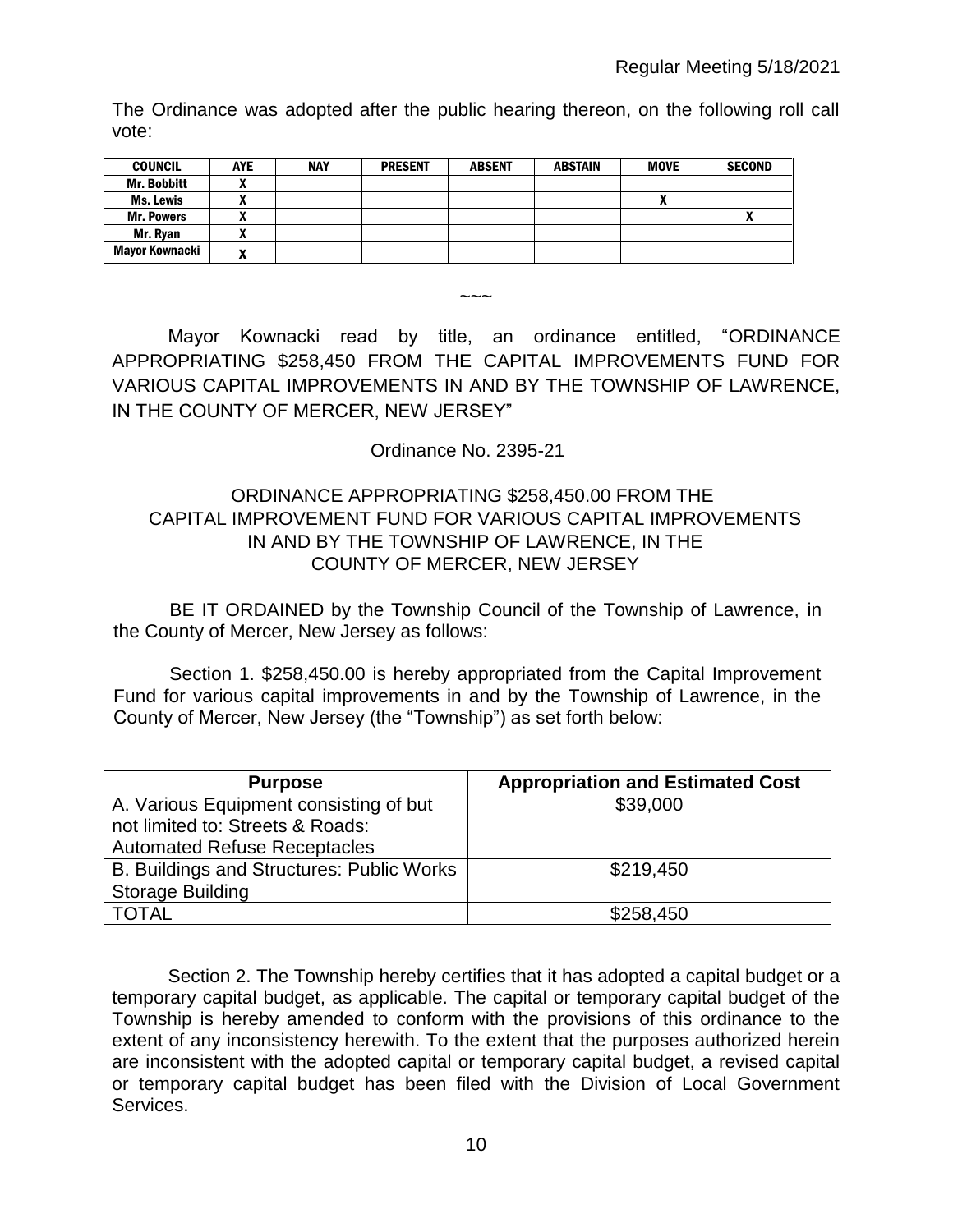Section 3. This ordinance shall take effect 20 days after the first publication thereof after final adoption, as provided by law.

The Ordinance was adopted after the public hearing thereon, on the following roll call vote:

---

| <b>COUNCIL</b>        | <b>AYE</b>                 | <b>NAY</b> | <b>PRESENT</b> | <b>ABSENT</b> | <b>ABSTAIN</b> | <b>MOVE</b> | <b>SECOND</b> |
|-----------------------|----------------------------|------------|----------------|---------------|----------------|-------------|---------------|
| <b>Mr. Bobbitt</b>    |                            |            |                |               |                |             |               |
| Ms. Lewis             | ~                          |            |                |               |                |             |               |
| <b>Mr. Powers</b>     | $\boldsymbol{\mathcal{L}}$ |            |                |               |                |             |               |
| Mr. Ryan              | n                          |            |                |               |                |             |               |
| <b>Mayor Kownacki</b> |                            |            |                |               |                |             |               |

#### **Manager's Report –**

Mr. Nerwinski stated he would like to continue the conversation in regards to the Cannabis Law and Opt-Out Ordinance which was discussed at the last meeting and that he and the Municipal Planner and Zoning Officer engaged in conversation and they prepared a memorandum, dated May 17, 2021, which he sent to members of Council yesterday that provides for the planning and passing of the Ordinance that basically confines, geographically, retail sales of marijuana to an area between Franklin Corner Road along Route1 towards Princeton for cannabis businesses. It also provides for a plan that Class 1 Cannabis Cultivator, Class 2 Cannabis Manufacturer, Class 3 Cannabis Wholesaler, Class 4 Cannabis Distributor and Class 6 Cannabis Delivery, be placed in certain specific areas and zones. And, if the Council would like he can review all the recommendations to what they believe is an appropriate step in terms of passing an Opt-Out Ordinance or if they have reviewed the recommendations and have specific questions they can proceed with the conversation.

Councilman Bobbitt stated when he hears Opt-Out as it pertains to Cannabis Businesses it sounds like they cannot do anything; but, in reading the Memorandum provided to the Council that does not seem to be the case and asked Mr. Nerwinski to expand on what it means to opt-out. Mr. Nerwinski explained opt-out is a term that has been used that authorizes a municipality to regulate on its own whether or not to have any of the six marketplace categories of licensed cannabis businesses or permit and regulate or prohibit any one or more of the classes from operating cannabis businesses within their community with some exceptions related to cannabis delivery businesses and they must act on the matter by August 22, 2021. He additionally indicated if the Township chooses not to do an Opt-Out Ordinance then a cannabis business would be allowed to operate anywhere in the Township within that zone unless they have a statement verbalizing what they want and where they want the business to be included or excluded within the municipality.

Councilman Ryan inquired if the Opt-Out Ordinance is going to include regulations regarding Medical Marijuana. Mr. Nerwinski replied 'no' that is a totally different.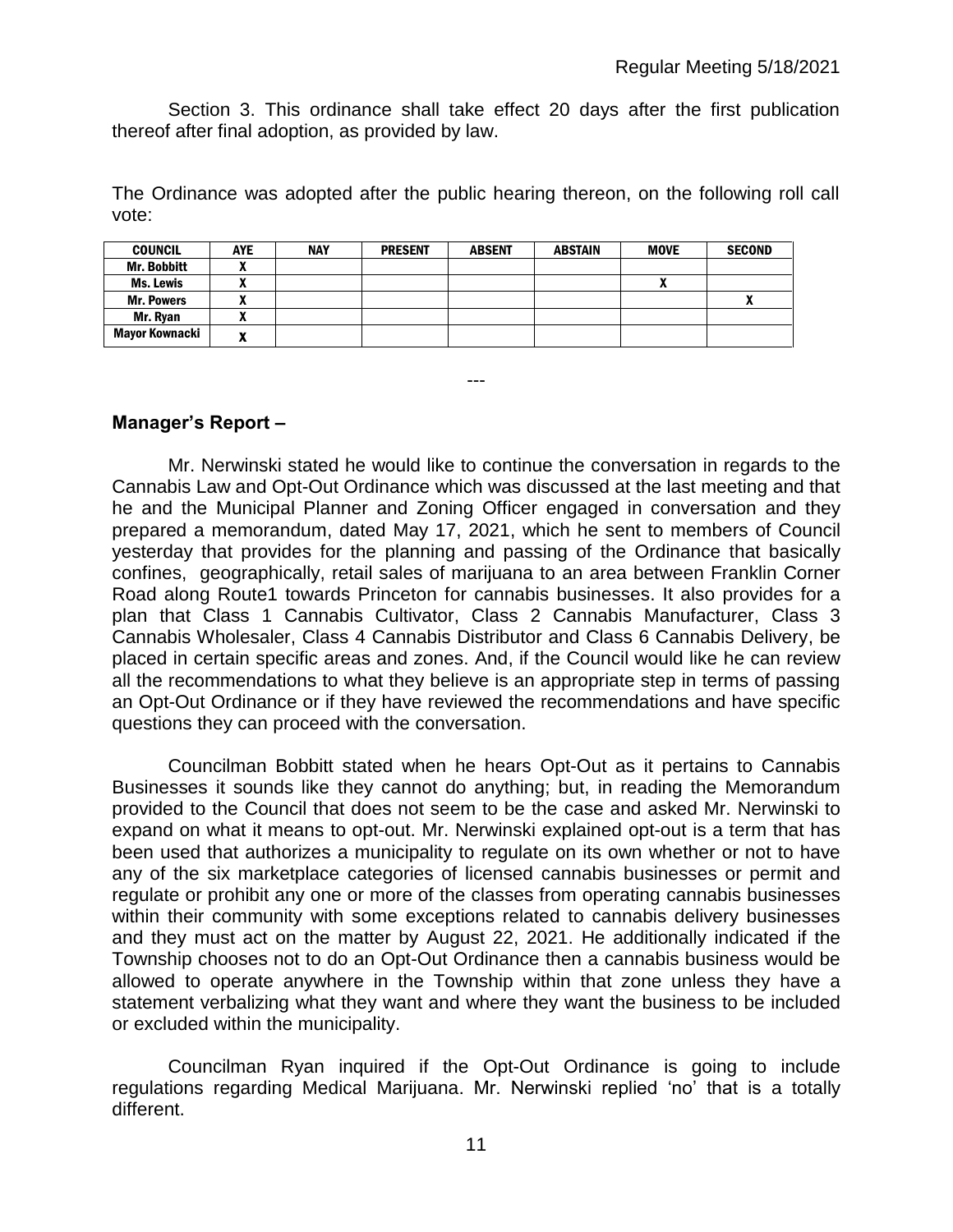Councilwoman Lewis opened by thanking Mr. Nerwinski for the information regarding Land Use guidance on Cannabis Legalization and indicated what is in the memo is a good description and an important illustration about the retailer and delivery pieces of cannabis on Route 1. But, she also feels that the cultivator and manufacturer pieces, in particular, are going to be really important in revitalizing some of the office parks that are going to be empty due to COVID and thanked Mr. Nerwinski again for giving them a way to thoughtfully enter the marketplace in a way that does not do harm to the residents or to the fabric of the community while they see how this works.

Councilwoman Lewis asked Mr. Nerwinski in considering the Ordinance if he had any conversations with the Police Chief about additional needs being they are all cash businesses and she knows there have been problems in other areas due to the activity. Mr. Nerwinski replied 'yes' he has had numerous conversations with the Police Chief about his thoughts on the impact on the police department with the legalization of cannabis and the Chief understands that Lawrence is a community that does want to take part in this cannabis business so his main concerns are just general law enforcement concerns and he does not see a need to increase patrol or anything like that at this time. She then asked as they move closer in preparing the Opt-Out Ordinance to allow for the businesses, will the local sales tax be included in the ordinance as they do not want to opt-out out of that piece when preparing it. Mr. Nerwinski replied it is his understanding in speaking with some of his counterparts that the taxation is not part of this particular ordinance. They would be adopting a separate ordinance as the Opt-Out Ordinance is separate and apart from their ability to tax; but, they intend to pass another ordinance once they receive more guidance.

Mr. Nerwinski further cautioned the Council about Elizabeth McManus, Township Planner, being very passionate about the Township not getting involved in the growing aspect of marijuana in the agricultural zones. So, the classic growing outside as a farming enterprise which is something she believes, and he agrees, is not appropriate for their particular community; especially, where it would be situated and some of the concerns around those operations and she felt the Township addressed its ability to embrace the other classes in having them in industrial zones. He then asked if members of Council agreed with that assumption. Members of Council agreed.

Councilman Powers stated to piggyback on Councilman Bobbitt's question regarding the Opt-Out Ordinance, if they do not act by the August  $22<sup>nd</sup>$  window the Township would be prohibited for a 5-year period from taking any action. Mr. Nerwinski further advised that anybody who came in within that 5-year window will be grandfathered in, so now is the time to act. And, they all can agree that they do not want retail sales of cannabis in their neighborhoods. They want them to be destination sites which are clear sites for them to identify between Franklin Corner Road all the way up to Quakerbridge Road and there are a host of good opportunities as the 15 or so companies that have engaged him in discussions over the past three years have all identified those areas and that is where the interest is and it fits within the community.

Mr. Nerwinski then asked members of Council their wishes with regards to bringing forth an ordinance for introduction. After a brief discussion, it was the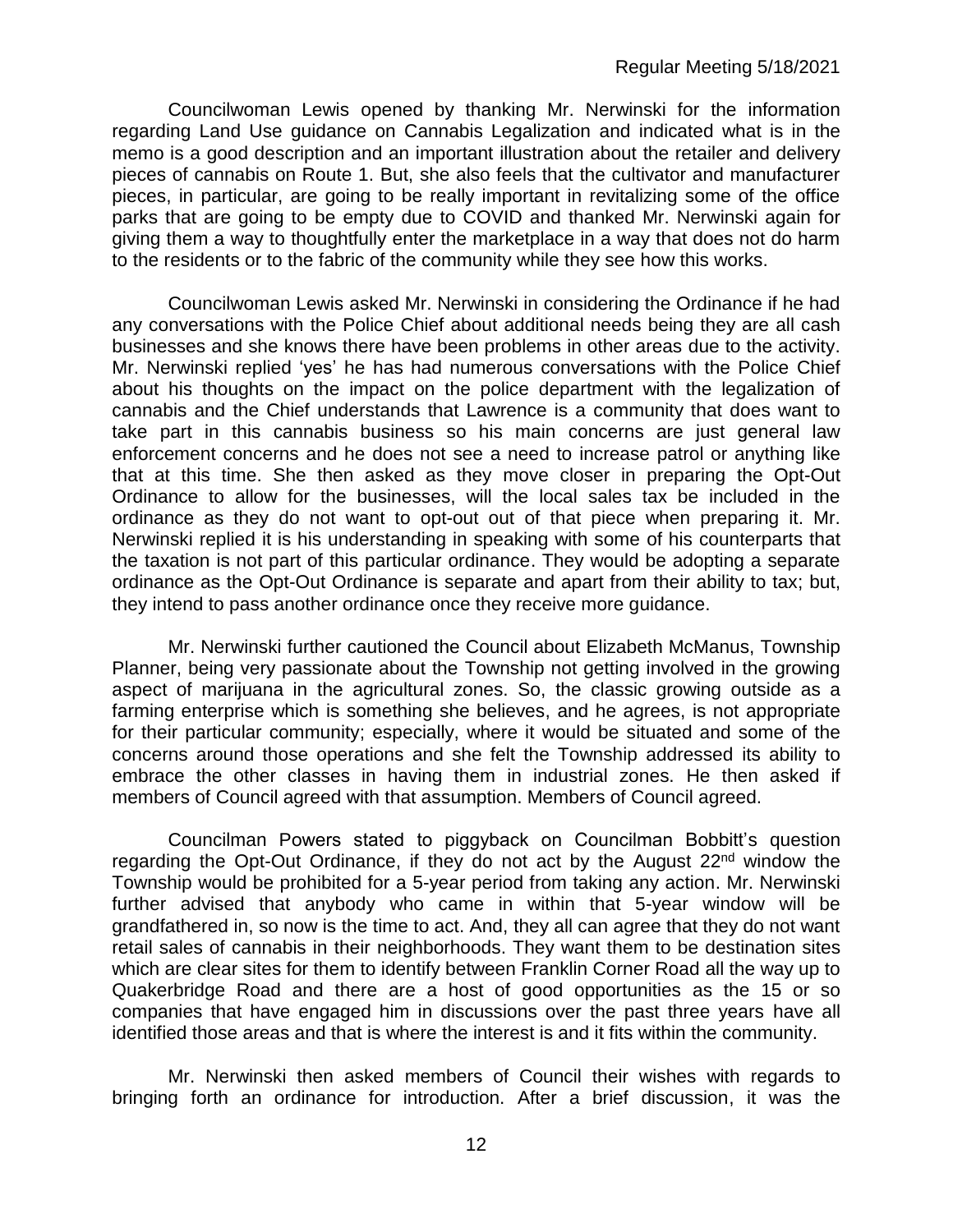consensus of the Council that a draft ordinance be prepared for review prior to the introduction of the ordinance.

Mr. Nerwinski reported that Greg Whitehead, Director of Public Works, indicated that the Spring Mulch Delivery Program has ended and the Township beat last year's numbers with 293 deliveries amounting to a little under \$10,000 in revenue. Last year, they made 272 deliveries and moved 879 cubic yards back into the community. So, it a program that is really catching on because of the quality and, hopefully, they will continue to expand on that. He also indicated the department did a great job - it was an idea well executed by Mr. Whitehead and he thanks him for that.

Mr. Nerwinski further reported that Governor Murphy announced yesterday the lifting of New Jersey's travel advisory which outlined the testing and quarantine recommendations for individuals coming in and out of the State. The Governor ordered that the travel advisory is no longer in place for both vaccinated and unvaccinated individuals. But, Mr. Nerwinski is still requiring Lawrence Township employees who are unvaccinated or partially vaccinated to return to work on the  $6<sup>th</sup>$  day after returning to New Jersey without a Covid-10 test. Or, the employee may return to work on the  $4<sup>th</sup>$  day after returning to New Jersey with a Covid-19 test. He feels, as the Manager, he has an obligation to protect the other employees as they are not all vaccinated, by choice, at this point in time. So, given that circumstance he thinks this is the best course of action and that policy will be distributed to employees tomorrow.

---

# **Attorney's Report –**

Mr. Roskos stated he has a brief update on the Mt. Laurel Litigation for closed session. He then reported that the Township was approached by a group that wants to redevelop the Wenczel Tile site located on Bakers Basin Road near the Dempsey Fire facility; a site characterized by old tile, literally a landfill. And indicated that they have had discussions with the interested party who has knowledge of the history of the site and he is not quite sure how they are affiliated with the prior ownership; but, they know a lot about the site. They have been trying to persuade the Township to enter into an agreement with them where they would seek a State grant, the Brownfield Remediation and Contamination Act, that allows municipalities to hold tax sale certificates or pass ordinances indicating that they will acquire property much like they did with the Pit Stop and like they are going to try and do with the Kraft Cleaners. The group has been very persistent in terms of their desire to work with Township, agreeing to indemnify the Township, and reminding them as a municipality their liability as a contaminated site is much more limited than it would be for a private company.

Mr. Roskos explained that the Grants are to be provided to public entities and that the group was requesting that the Township assign the Tax Sale Certificates that the Township holds to them and in turn they would run the program to save the Township time, energy, work and would allow Jim Parvesse, Township Engineer, to concentrate more on his municipal engineering post instead of the remediation post he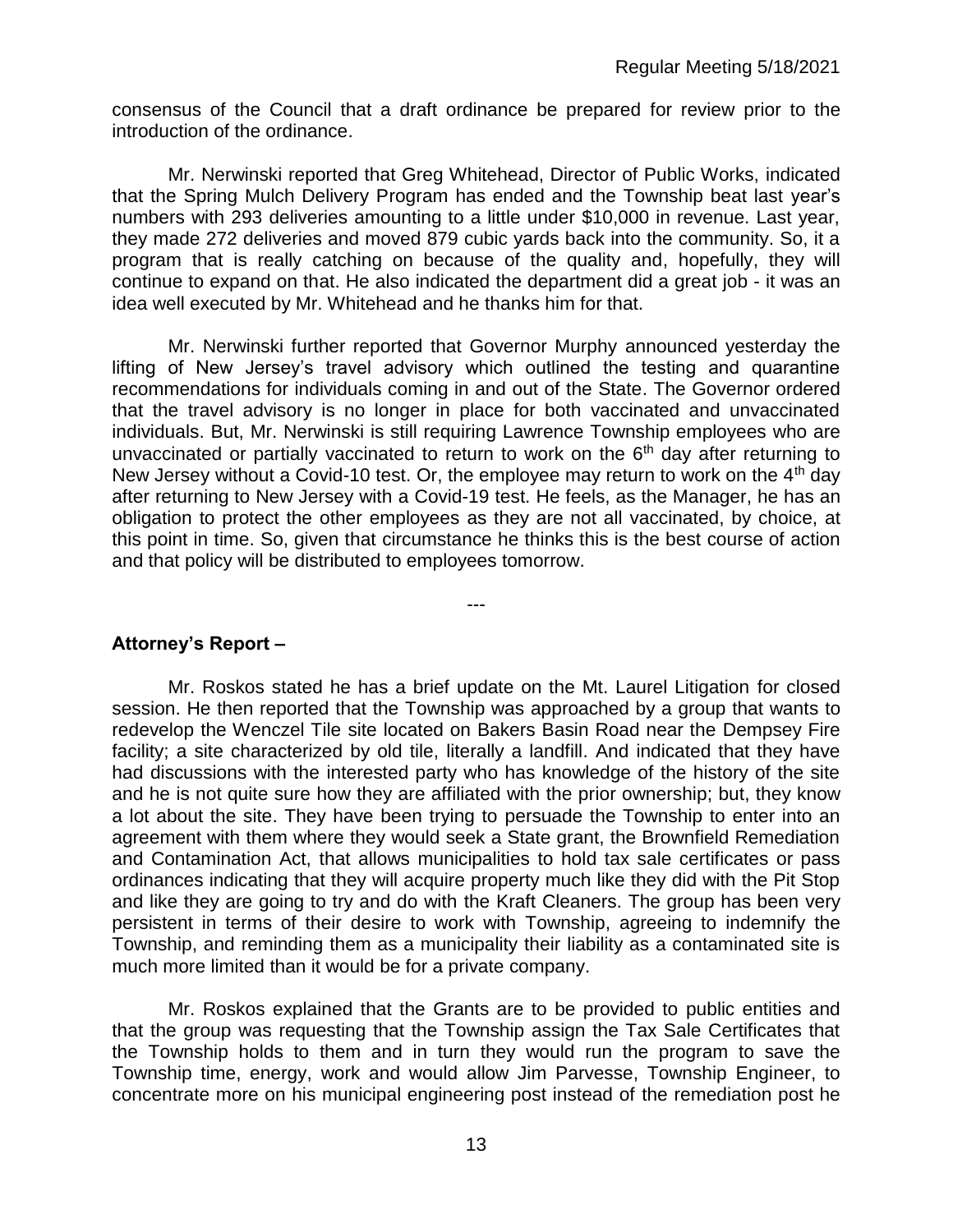has taken on. After listening and asking them to detail their proposal they have come to the conclusion that they are not going to take public monies which arguably would be used to put a piece of property that is morbid back on the tax rolls; but, would be a misuse of grant monies. Essentially, it would be aiding a private party while at the same time cleaning up site. So, for that reason along with other reasons, the proposal is unacceptable, and he just wanted to apprise the Council of the situation in case they are approached about the situation.

Mr. Nerwinski further explained the difference between the Wenczel property and the Pit Stop is they have an agreement to take over ownership of the Pit Stop after the site is cleaned and there is no further action and it is going to be a passive park. All within the regulations of receiving the grant monies; but, the proposal for the Wenczel site was a little removed from that which is not appropriate for the Township at this time.

---

---

---

# **Clerk's Report –**

There was no Clerk's report.

# **Unfinished Business –**

There was no unfinished business.

#### **New Business –**

Councilwoman Lewis stated she asked last year for the Public Works Department to do something for Gay Pride Month and they did a really great job. So, she is asking again this year (early) since it starts in June, for the Township Manager to do something this year. Mr. Nerwinski suggested multi-color lighting at Town Hall with no language at all. There was no objection from the Council.

---

# **Public Participation (3-minute limitation per speaker)** –

There was no public participation.

---

Resolutions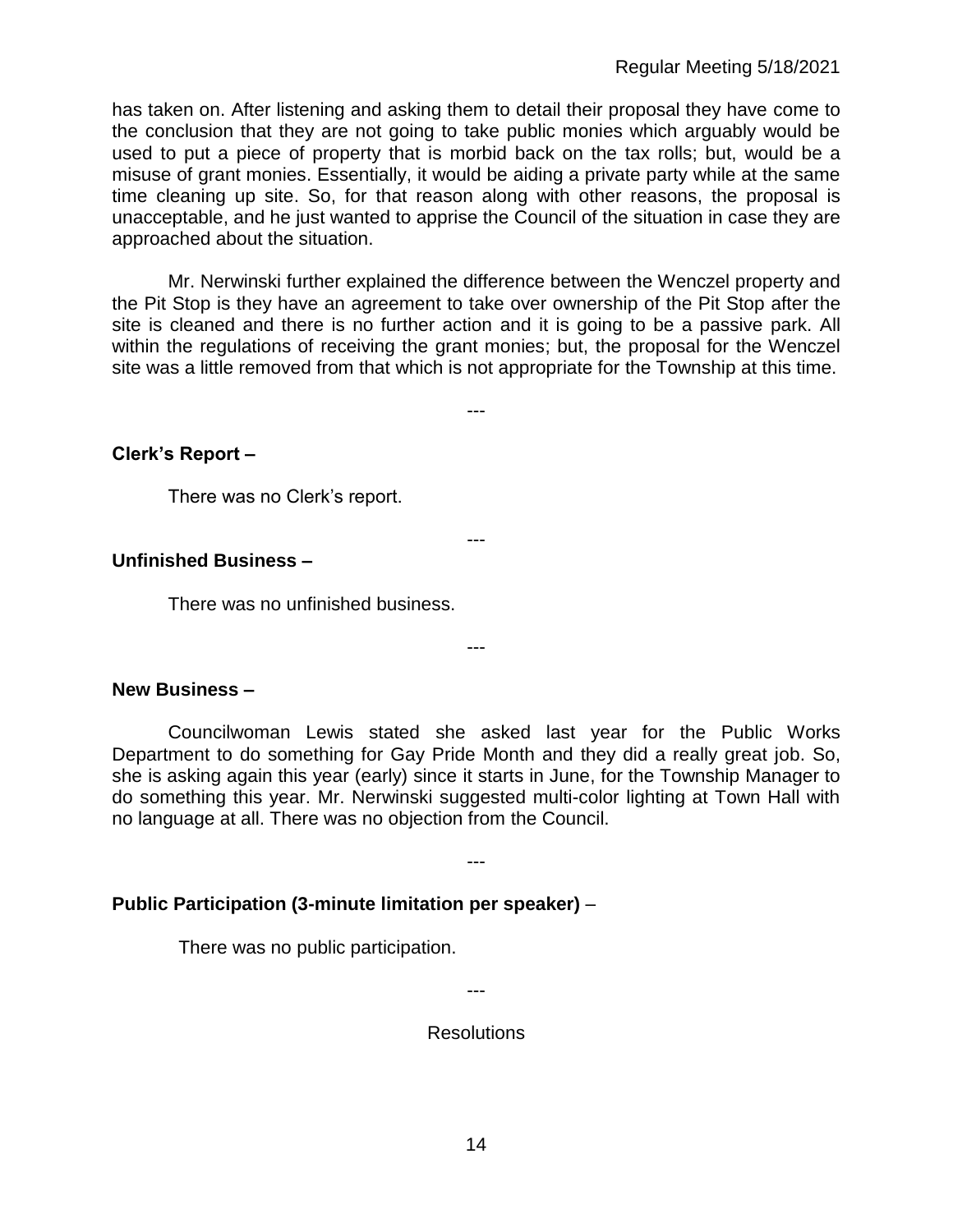Resolution Nos. 174-21 (18-C.1) through 195-21 (18-H.7) with the exception of 194-21 (18-H.6) was approved by the following roll call vote:

| <b>COUNCIL</b>     | <b>AYE</b>               | <b>NAY</b> | <b>PRESENT</b> | <b>ABSENT</b> | <b>ABSTAIN</b> | <b>MOVE</b> | <b>SECOND</b> |
|--------------------|--------------------------|------------|----------------|---------------|----------------|-------------|---------------|
| <b>Mr. Bobbitt</b> |                          |            |                |               |                |             |               |
| Ms. Lewis          |                          |            |                |               |                |             |               |
| <b>Mr. Powers</b>  |                          |            |                |               |                |             | $\mathbf{r}$  |
| Mr. Rvan           | $\overline{\phantom{a}}$ |            |                |               |                |             |               |
| Mayor Kownacki     |                          |            |                |               |                |             |               |

Cited Resolutions are spread in their entirety in the Resolution Books of the Township of Lawrence.

 $\sim\sim\sim$ 

Resolution No. 194-21 (18-H.6), Authorizing Appointment to the Planning Board, was approved by the following roll call vote:

| <b>COUNCIL</b>     | <b>AYE</b>               | <b>NAY</b> | <b>PRESENT</b> | <b>ABSENT</b> | <b>ABSTAIN</b> | <b>MOVE</b> | <b>SECOND</b> |
|--------------------|--------------------------|------------|----------------|---------------|----------------|-------------|---------------|
| <b>Mr. Bobbitt</b> |                          |            |                |               |                | n           |               |
| <b>Ms. Lewis</b>   | ^                        |            |                |               |                |             |               |
| <b>Mr. Powers</b>  |                          |            |                |               |                |             |               |
| Mr. Ryan           | ^                        |            |                |               |                |             |               |
| Mavor Kownacki     | $\overline{\phantom{a}}$ |            |                |               |                |             |               |

Naeem Akhtar Unexpired 2-year Alternate #1 position with a term ending 12/31/21

Leslye Scipio Unexpired 2-year Alternate #2 position with a term ending 12/31/22

Alan Di Sciullo Unexpired 4-year Regular position with a term ending 12/31/24

Cited Resolution is spread in its entirety in the Resolution Books of the Township of Lawrence.

---

# **Council Initiatives/Liaison Reports –**

Mayor Kownacki reported that the Memorial Day Parade is set for Saturday, May 29 at 10:00 AM starting at the Lawrence High School. And, indicated the community would like to see them carry on so they are going to give it their best shot through this pandemic year. All are invited to attend and he will leave it up to the individual members of Council as to whether they would like to walk.

---